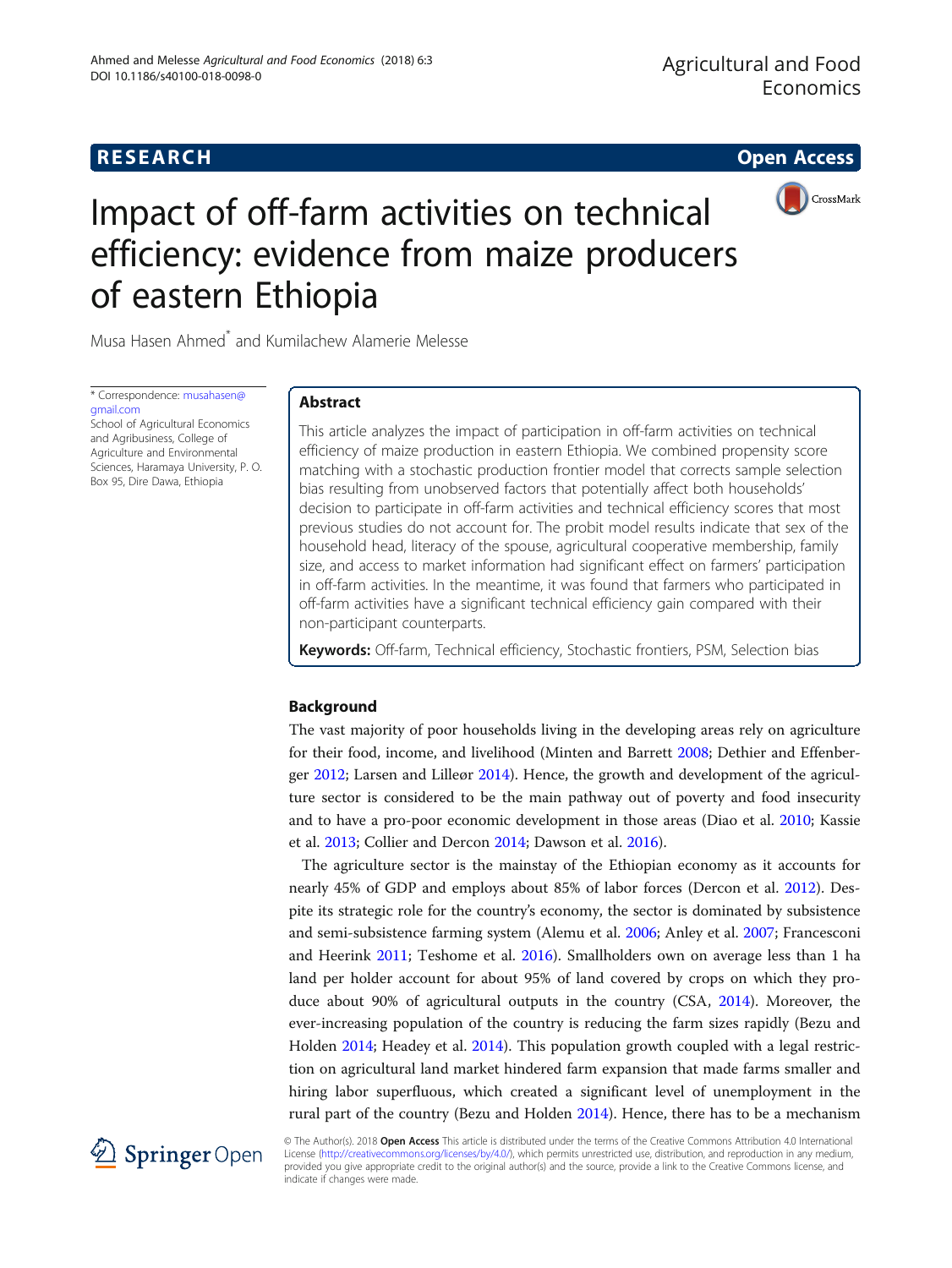to support the livelihood of the agricultural communities and absorb the excess labor in the rural economy. As emphasized by Lanjouw and Lanjouw ([2001](#page-14-0)), the main options available for the unemployed rural community in this scenario are either migration to urban areas or engagement in off-farm activities in rural areas. Actually, smallholder farmers in developing countries rarely rely on a full-time agricultural work; rather, they often maintain a portfolio of activities in which off-farm activities are an important contributions to their well-being (Barrett et al. [2001;](#page-13-0) Foster and Rosenzweig [2004](#page-13-0); Smith et al. [2005;](#page-14-0) Wouterse and Taylor [2008;](#page-14-0) Lanjouw and Murgai [2009](#page-14-0); Zezza et al. [2009;](#page-14-0) Davis et al. [2010](#page-13-0); Haggblade et al. [2010\)](#page-13-0).

Empirical findings consistently show that incomes generated from off-farm activities ease the burden on agriculture as it enables households to have better incomes. Hence, they enhance food security as they manage food consumption fluctuations better than a household without such an activity (de Janvry and Sadoulet [2001](#page-13-0); Ruben [2001](#page-14-0); Barrett et al. [2001;](#page-13-0) Babatunde and Qaim [2010;](#page-13-0) Haggblade et al. [2010;](#page-13-0) Owusu et al. [2011](#page-14-0); Bezu et al. [2012](#page-13-0); Hoang et al. [2014](#page-14-0); Mishra et al. [2015\)](#page-14-0). Especially when the agricultural production fails due to climate change, pest, deceases, or other shocks, off-farm employment provides a risk management tool to reduce the income variability and will fill the gap that will be created between farm income and household consumption El-Osta et al [\(2008\)](#page-13-0). By engaging in off-farm employment, farmers also become self-insured (Alasia et al. [2009](#page-12-0)) and they may invest in a risky but high-returning agricultural business.

Off-farm income can also enhance agricultural production by relaxing liquidity and credit constraints to purchase productivity enhancing agricultural technologies such as improved seed, fertilizer, machineries, and hiring labor (Ruben [2001;](#page-14-0) Lamb [2003](#page-14-0); Matshe and Young [2004;](#page-14-0) Kilic et al. [2009;](#page-14-0) Oseni and Winter [2009](#page-14-0); Anriquez and Daidone [2010](#page-12-0)). This is particularly true in developing countries where farmers are facing credit constraints (Stampini and Davis [2009](#page-14-0)).

Though there are ample empirical evidences on the impact of off-farm income on adoption of productivity-enhancing agricultural inputs, its impact on farm efficiency is mixed. For example, Mochebelele and Winter-Nelson ([2000\)](#page-14-0), Tijani ([2006](#page-14-0)), Haji ([2007\)](#page-13-0), Pfeiffer et al. ([2009\)](#page-14-0), Bojnec and Ferto [\(2013](#page-13-0)), and Babatunde [\(2013](#page-13-0)) found a positive significant impact of off-farm income on farm efficiency. There are also cases (such as Goodwin and Mishra ([2004\)](#page-13-0), Chang and Wen ([2011\)](#page-13-0), and Kilic et al. [\(2009](#page-14-0))) in which participation in off-farm activities has an adverse effect on the agriculture. They argued that if the income from the off-farm activities is more attractive than the agriculture, farmers might give less attention for the agriculture and they might devote more family labor and time for off-farm activities. There are also studies (such as Chavas et al. [2005,](#page-13-0) Bozoğlu and Ceyhan [2007](#page-13-0); Lien et al. [2010,](#page-14-0) Feng et al. [2010;](#page-13-0) Chang and Wen [2011\)](#page-13-0) that found no significant association between the two variables. Table [1](#page-2-0) summarizes some of the empirical works that examined the role of off-farm activities on technical efficiency.

As it can be observed from Table [1,](#page-2-0) the findings are not consistent. This disagreement between empirical results could be due to the fact that the role of off-farm activities on farm productivity is different from context to context. The other important thing learnt from the above empirical works is that selectivity bias is not addressed in most of the cases; therefore, the reported impact and associated technical efficiency (TE) scores are likely to be biased (Bravo-Ureta et al. [2012;](#page-13-0) González-Flores et al.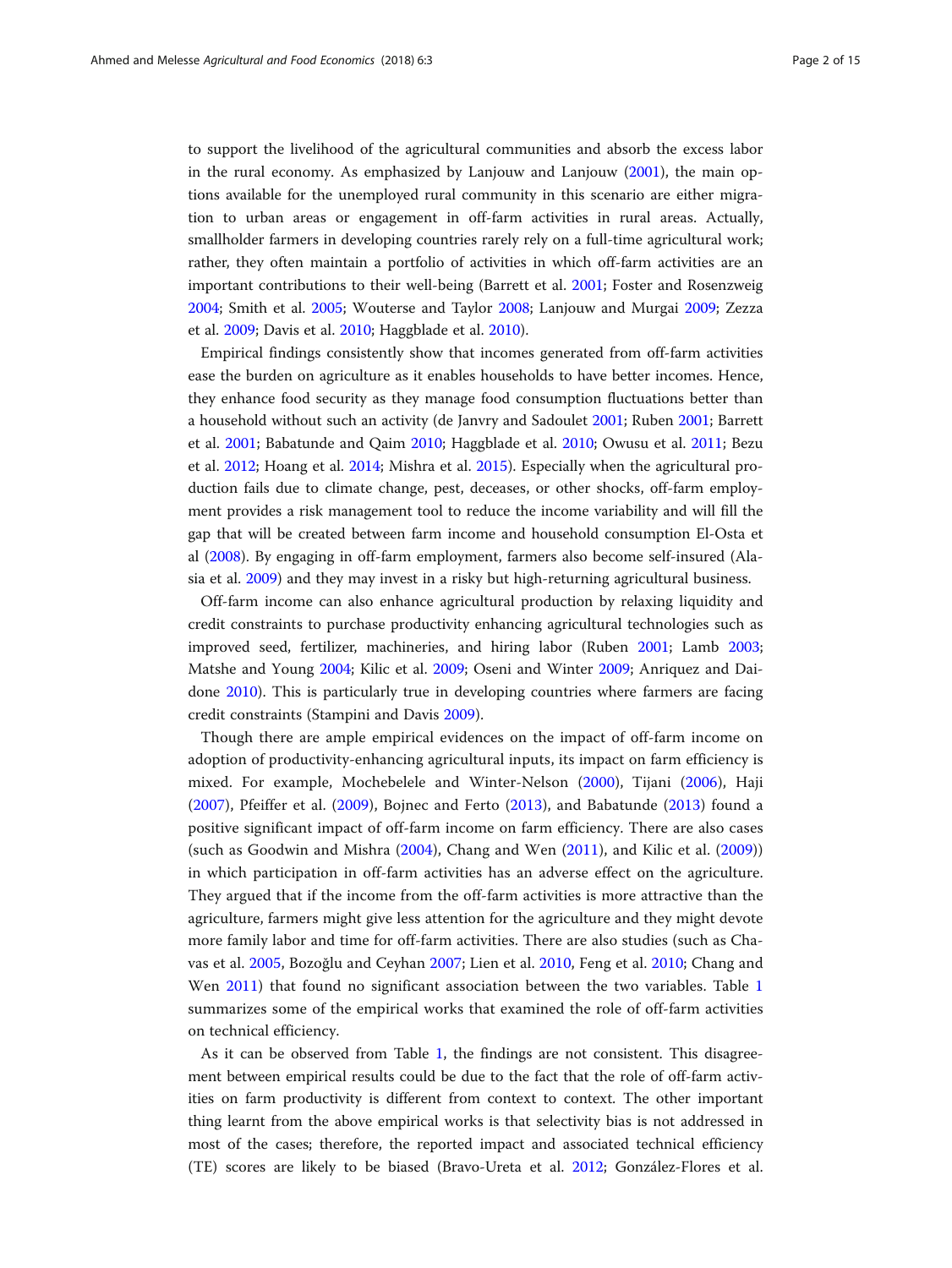| Authors                       | Country    | Type of crop | Estimation technique                               | Relationship between<br>TE and off-farm activities |
|-------------------------------|------------|--------------|----------------------------------------------------|----------------------------------------------------|
| Tijani 2006                   | Nigeria    | Rice         | <b>SFA</b>                                         | $^{+}$                                             |
| Haji 2007                     | Ethiopia   | Vegetable    | <b>DEA</b>                                         | $^{+}$                                             |
| Pfeiffer et al. 2009          | Mexico     | Agriculture  | Combined SFA with<br>instrumental variable         | $^{+}$                                             |
| Kilic et al. 2009             | Albania    | Agriculture  | Combined instrumental<br>variables, Tobit, and SFA | No systematic<br>relationship                      |
| Bozoğlu and<br>Ceyhan 2007    | Turkey     | Vegetable    | <b>SFA</b>                                         | No systematic<br>relationship                      |
| Lien et al. 2010              | Norway     | Agriculture  | <b>SFA</b>                                         | No systematic<br>relationship                      |
| Feng et al. 2010              | China      | Rice         | Instrumental variable                              | No systematic<br>relationship                      |
| Bojnec and<br>Fertő 2013      | Slovenia   | Agriculture  | <b>SFA</b>                                         | $^{+}$                                             |
| Chang and<br>Wen 2011         | Taiwan     | Rice         | <b>SFA</b>                                         |                                                    |
| Lien et al. 2010              | Norwegian  | Grain        | <b>SFA</b>                                         | No systematic<br>relationship                      |
| Yang et al. 2016              | China      | Agriculture  | <b>SFA</b>                                         | No systematic<br>relationship                      |
| Zhang et al. 2016             | China      | Agriculture  | Combined SFA with<br>instrumental variable         | $^{+}$                                             |
| Abebe 2014                    | Ethiopia   | Agriculture  | Combined SFA with<br>instrumental variable         | $^{+}$                                             |
| Chavas et al. 2005            | Gambia     | Agriculture  | Combined DEA with Tobit                            | No systematic<br>relationship                      |
| Babatunde 2013                | Nigeria    | Agriculture  | Combined SFA with<br>instrumental variable         | No systematic<br>relationship                      |
| Larochelle and<br>Alwang 2013 | Bolivian   | Potato       | <b>SFA</b>                                         |                                                    |
| Goodwin and<br>Mishra 2004    | <b>USA</b> | Agriculture  | Simultaneous equation                              |                                                    |

<span id="page-2-0"></span>Table 1 Summary of the studies which examined the relationship between off-farm income and technical efficiency

[2014](#page-13-0)). Other studies like Abebe ([2014\)](#page-12-0) relied on a single frontier equation for both those who participated in off-farm activities and non-participants without giving due attention for potential differences between the two groups.

Hence, unlike previous works, this paper aims to estimate the impact of participation in off-farm activities on TE of smallholder maize producers of eastern Ethiopia by combining propensity score matching with the Greene ([2010\)](#page-13-0) model to control for both observed and unobserved heterogeneities.

Therefore, the results of this study adds to the existing literature (e.g., Abate et al. [2016](#page-12-0); Barrett et al. [2001;](#page-13-0) Beyene [2008;](#page-13-0) Feng et al. [2010\)](#page-13-0) through identifying the factors affecting the participation in off-farm activities. As the study evaluates the impact of participation in off-farm activities on the TE of maize producers, the study indicates the relationship between off-farm and on-farm activities and indicates whether there exists trade-off or complementarity between the two incomegenerating activities.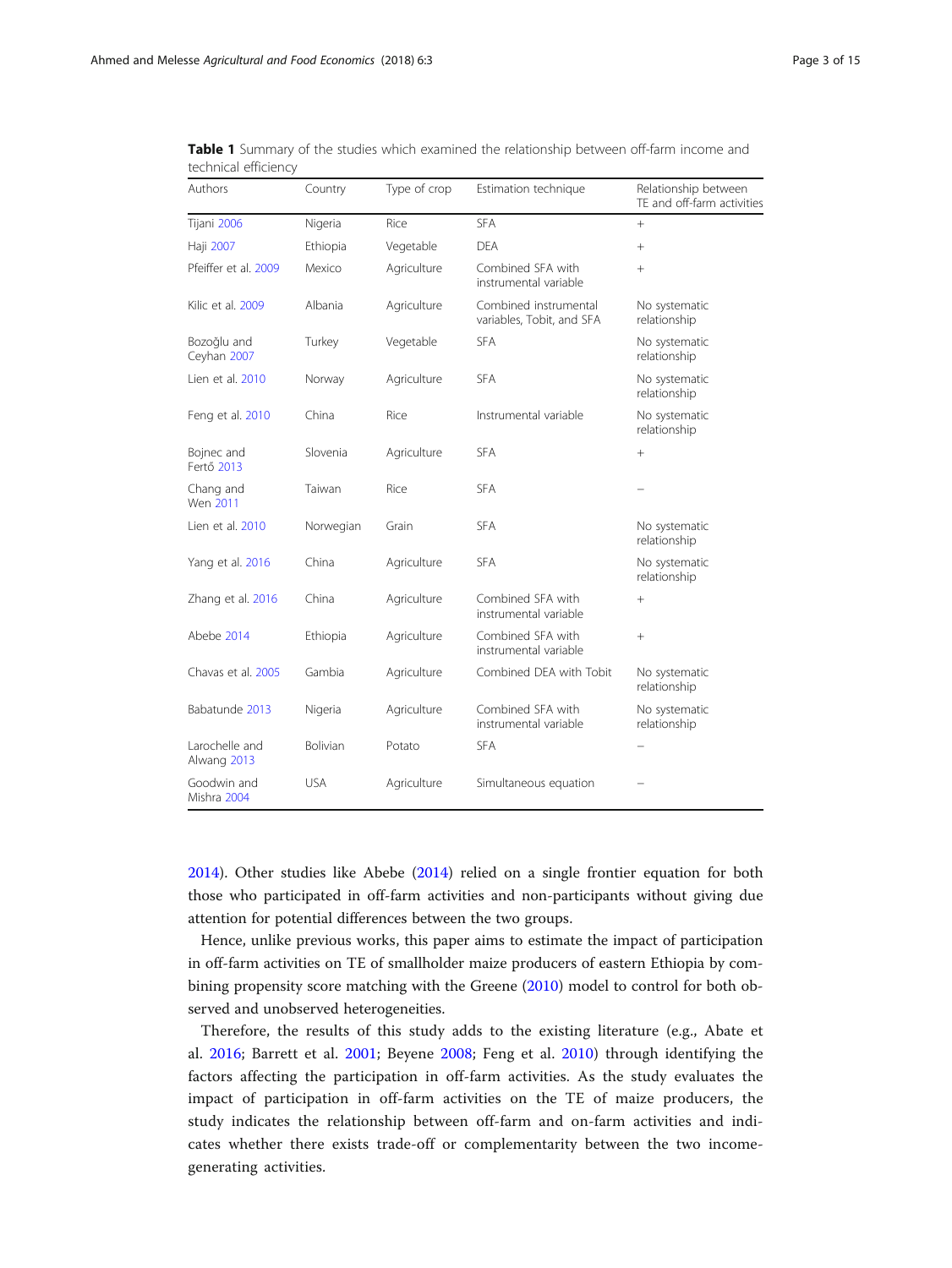# Methods

# Econometric framework and estimation strategies Estimation of technical efficiency

Technical efficiency (TE) refers to the ability of a decision-making unit (DMU) to produce the maximum feasible output from a given bundle of inputs (Farrell [1957](#page-13-0); Xiaogang et al. [2005](#page-14-0)). Any deviation from this maximal output is considered as technical inefficiency (Coelli et al. [2005\)](#page-13-0). TE can be measured by using either parametric or non-parametric approaches (Simar and Wilson [2015\)](#page-14-0). The main difference between the two approaches is that the non-parametric approach assumes that the DMU has full control on the production process and all deviations from the frontier are associated with inefficiency. The parametric approach on the other hand distinguishes inefficiency from deviations that are caused by factors beyond the control of the DMU. Given the intrinsic variability of agricultural production due to factors like climatic change, plant pathology, and insect and pests, the assumption that all deviations from the frontier are associated with inefficiency, as assumed in the non-parametric approaches, is difficult to accept (Bauman et al. [2016](#page-13-0)). Hence, this study has adopted a parametric approach, specifically stochastic frontier analysis (SFA). Studies that utilized SFA to measure TE include Binam et al. [2004](#page-13-0); Balcombe et al. [2007;](#page-13-0) Bozoğlu and Ceyhan [2007;](#page-13-0) Gedara et al. [2012](#page-13-0); and Xu et al. [2015.](#page-14-0) The stochastic production frontier (SPF) function was independently proposed by Aigner et al. [1977](#page-12-0) and Meeusen and Von den Broeck [1977](#page-14-0)). This model can be expressed in the following form.

# $Y_i = F(X_i; \beta) \exp(V_i - U_i)$   $I = 1, 2, 3...n$  (1)

where  $Y_i$  is the observed maize production of the *i*th farmer,  $X_i$  is a vector of inputs used by the *i*th farmer,  $\beta$  is a vector of unknown parameters,  $V_i$  is the stochastic effect beyond the farmer's control, measurement errors, and other statistical noises which are assumed to be  $N(0, \sigma_v^2)$  and independent of the  $U_i$  which is a non-negative random variable assumed to account for technical inefficiency in production. As SFA requires prior specification of functional form of the production function, a log-likelihood ratio (LR) test was conducted to choose between the Cobb-Douglas and translog functional forms using the following formula given by (Coelli [1998\)](#page-13-0).

$$
LR = -2 \times ( \ln L_{TL} - ( \ln L_{CB}) ) \tag{2}
$$

where  $lnL_{TL}$  and  $lnL_{CB}$  represent the log-likelihood function values obtained from the translog and the Cobb-Douglas production function, respectively. The  $LR<sup>1</sup>$  test result indicated that Cobb-Douglas production function is a more appropriate functional form for this study than the alternative translog production function. Several studies have utilized Cobb-Douglas production including Bozoğlu and Ceyhan [2007](#page-13-0); Pfeiffer et al. [2009](#page-14-0), and González-Flores et al. [2014](#page-13-0).

# Impact evaluation and efficiency estimation

Following the works of González-Flores et al. [\(2014](#page-13-0)) and Bravo-Ureta et al. ([2012\)](#page-13-0), we measured the impact of participating in off-farm activities on TE by combining propensity score matching (PSM) technique with the Greene ([2010\)](#page-13-0) model to correct biases from observed characteristics and for selectivity bias arising from unobserved variables, respectively. The first step in PSM is to predict the propensity score which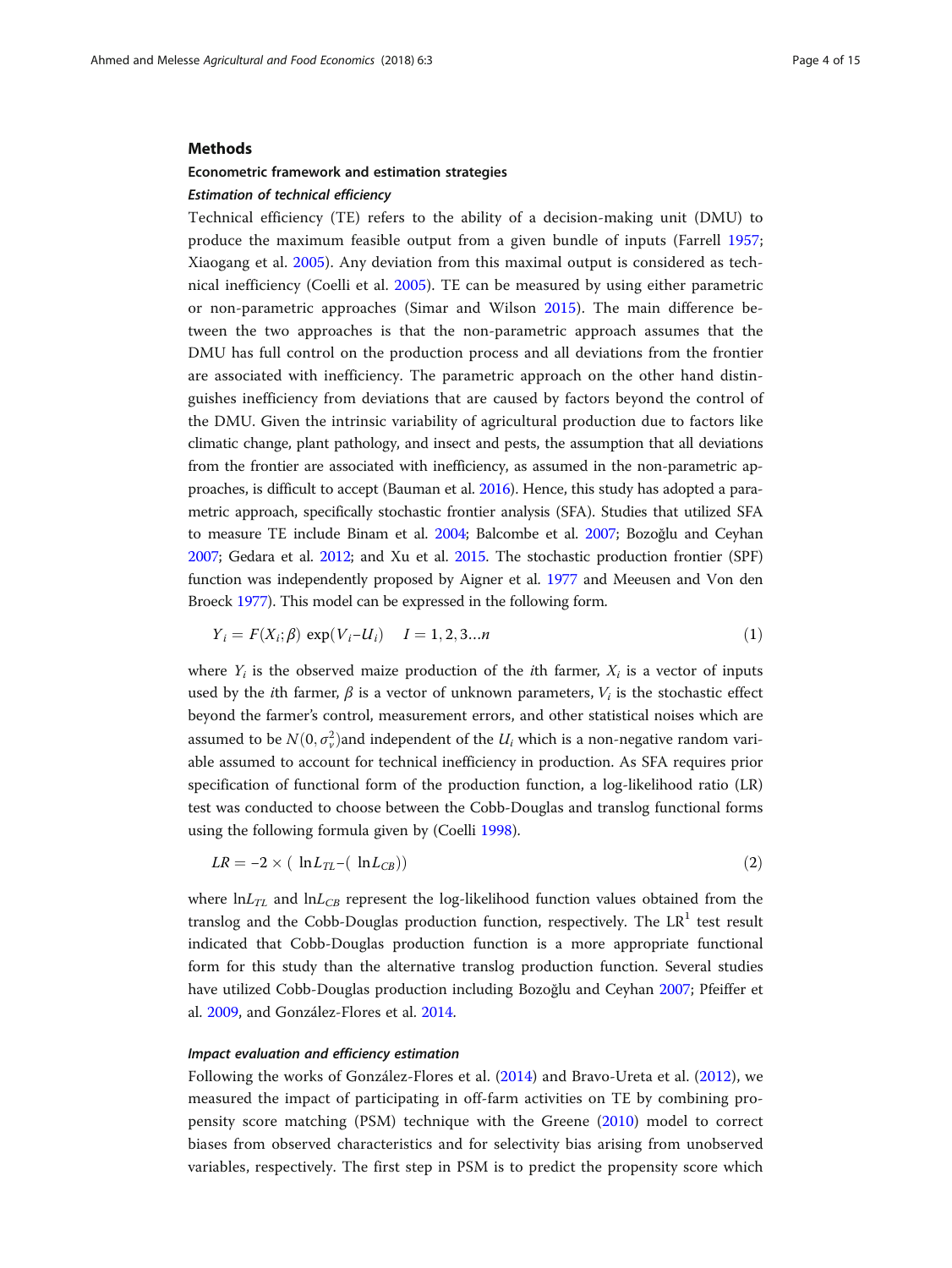is equal to the probability of receiving treatment, considering both treated and nontreated groups based on a given set of predetermined covariates, using a binary choice model (Cameron and Trivedi [2005](#page-13-0)). This step is followed by imposing the common support region, which is the area within the minimum and maximum propensity scores of treated and comparison groups, respectively (Caliendo and Kopeinig [2008\)](#page-13-0). Several recent studies have applied PSM within the impact evaluation literature (e.g., Becerril and Abdulai [2010](#page-13-0); Mishra et al. [2016](#page-14-0); Abate et al. [2016](#page-12-0); Chagwiza et al. [2016\)](#page-13-0).

Nevertheless, PSM works only if selection is solely based on observable characteristics and potential outcomes are independent of treatment assignment. If unobservable characteristics affect the outcome variable, PSM is not the appropriate technique (Takahashi and Barrett [2013](#page-14-0); Khonje et al. [2015\)](#page-14-0). Hence, to handle biases from the unobserved characteristics, we used the model introduced by Greene [\(2010\)](#page-13-0). According to this model, the sample selection and SPF models, along with their error structures, can be expressed as follows:

Sample selection : 
$$
F_i = 1[\alpha' \mathbf{z}_i + \omega_i > 0], \omega_i \sim N[0, 1]
$$
  
SPF :  $y_i = \beta' \mathbf{x}_i + \varepsilon_i, \varepsilon_i \sim N[0, \sigma_{\varepsilon}^2]$   
 $(y_i, \mathbf{x}_i)$  observed only when  $F_i = 1$  (4)

Error structure :  $\varepsilon_i = v_i - u_i$  $u_i = |\sigma_u U_i| = \sigma_u |U_i|$ , where  $U_i \sim N[0, 1]$  $v_i = \sigma_v V_i$ , where  $V_i \sim N[0, 1]$  $(\omega_i, \nu_i) \sim N_2 [0, 1), (1, \rho \sigma_{\nu}, \sigma_{\nu}^2)]$ 

where  $F$  is a binary variable equal to one for participants on off-farm activities and zero for control,  $y$  is amount of maize produced,  $z$  is a vector of covariates included in the sample selection equation, and  $x$  is a vector of inputs in the production frontier;  $\alpha$  and  $\beta$  are parameters to be estimated while  $\varepsilon_i$  denotes the characters in the error structure corresponding to the typical characterization of a stochastic frontier model and  $\rho$  captures the presence or absence of selectivity bias.

# Study areas and sampling technique

This study is undertaken in the eastern part of Ethiopia specifically in the East Hararghe Zone of Oromia National Regional State. The Zone is classified into three major climatic categories namely, temperate tropical highlands, semi-temperate, and semi-arid. This wide range of agroecology allowed the area to produce different types of products including cereals, pulses, oilseed, vegetables, fruits, and cash crops such as coffee and chat. Among the cereal crops, maize is the dominant crop as both the size of land allocated to it and the number of households producing it was the highest compared to the other cereal crops cultivated in the zone (CSA [2014](#page-13-0)). From the selected zone, two districts namely Haramaya and Girawa were selected for this study based on their extent of maize production. Next, four rural kebeles<sup>2</sup> were randomly picked from both districts. Finally, 355 households (76 (which is equivalent to 21.41%) participants and 279 non-participants) were selected, proportional to the size of maize-producing farmers using simple random sampling technique with replacement.<sup>3</sup> Then, the primary data were collected using structured questionnaires administered by trained enumerators from February to March 2016.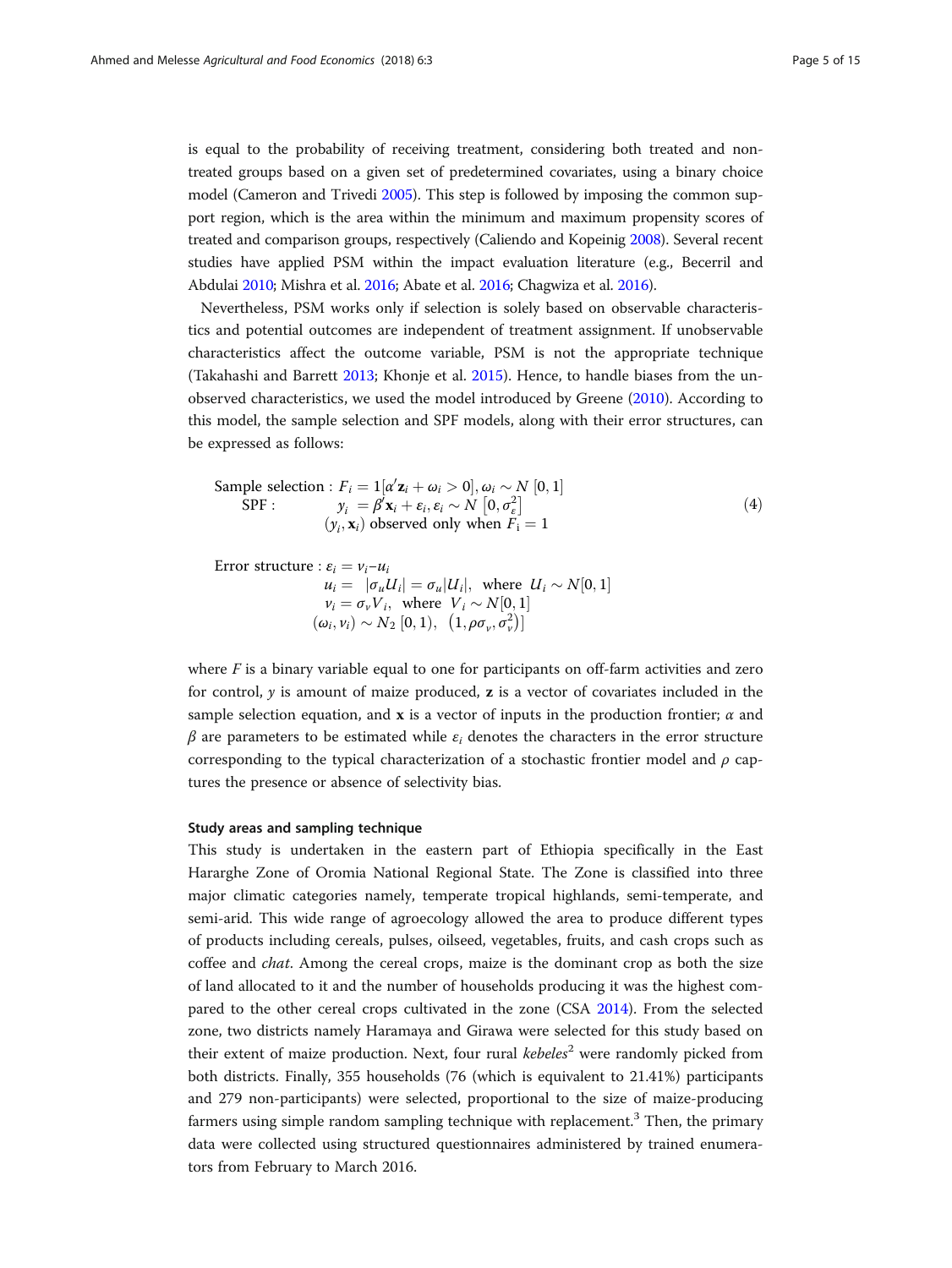# Results and discussions

# Descriptive statistics

Before embarking to the econometrics results, it is important to give brief information regarding the sample respondents and variables used in the econometrics model. Accordingly, Table 2 presents descriptive statistics of the variables<sup>4</sup> used for this study. As it is indicated in the table, 21% of the respondents have been participating in off-farm income-generating activities, which include selling firewood, renting assets, trading, and remittance. The mean age of the sample respondents is about 38 years. Nearly 90% of the sample households are headed by male. Concerning their educational status, 63.1% of the respondents and 24.2% of the spouses are literate. The mean family size of the respondents measured by adult equivalent  $(AE)^5$  is 5.36. As far as the asset ownership is concerned, on average, they have  $2.79$  quxi<sup>6</sup> of land and  $3.01$  units of livestock measured by tropical livestock units (TLUs). The sample respondents, on average, travel about 35 min to reach the nearest market, and about 22% of respondents are members of agricultural cooperatives. The  $t$  test indicated that there is a statistical mean difference between off-farm participant and non-participant households in terms of educational status of the household head and the spouse, sex of the household head, and agricultural cooperative membership. Table 2 also indicated the input and output variables used to estimate the stochastic frontier production functions.

| Variable         | Pooled $(n = 355)$ |           | Participants ( $n = 76$ ) |           | Non-participants ( $n = 279$ ) |           |
|------------------|--------------------|-----------|---------------------------|-----------|--------------------------------|-----------|
|                  | Mean               | Std. dev. | Mean                      | Std. dev. | Mean                           | Std. dev. |
| <b>District</b>  | 1.437              | 0.497     | 1.487                     | 0.503     | 1.423                          | 0.495     |
| Off_farm         | 0.214              | 0.411     | 1.00                      | 0.00      |                                | -         |
| Education HH     | $0.631*$           | 0.483     | 0.724                     | 0.450     | 0.606                          | 0.490     |
| Education_spouse | $0.242**$          | 0.429     | 0.368                     | 0.486     | 0.208                          | 0.407     |
| Age_HH           | 37.930             | 8.804     | 37.579                    | 8.341     | 38.025                         | 8.938     |
| Sex_HH           | $0.896*$           | 0.306     | 0.829                     | 0.379     | 0.914                          | 0.281     |
| Coop             | $0.217***$         | 0.413     | 0.382                     | 0.489     | 0.172                          | 0.378     |
| Land owned       | 2.786              | 2.228     | 2.938                     | 1.902     | 2.744                          | 2.311     |
| Distance mkt     | 34.640             | 21.716    | 33.355                    | 20.864    | 34.990                         | 21.966    |
| Social role      | 0.31               | 0.463     | 0.368                     | 0.486     | 0.294                          | 0.456     |
| Market info      | $0.487***$         | 0.027     | 0.711                     | 0.052     | 0.427                          | 0.03      |
| Livestock        | 3.010              | 1.871     | 2.987                     | 2.017     | 3.017                          | 1.833     |
| Family AE        | 5.361              | 1.802     | 5.586                     | 1.940     | 5.300                          | 1.762     |
| Value_yield      | 5467.268***        | 3886.116  | 7091.053                  | 4380.921  | 5024.946                       | 3624.290  |
| Value fertilizer | 468.069**          | 434.974   | 590.155                   | 524.878   | 434.812                        | 401.768   |
| Value seed       | 164.193***         | 116.374   | 207.586                   | 133.923   | 152.373                        | 108.404   |
| Value labor      | 1793.965****       | 1091.748  | 2266.322                  | 1163.708  | 1665.295                       | 1036.727  |
| Land maize       | 2.066***           | 1.447     | 2.618                     | 1.697     | 1.916                          | 1.335     |

#### Table 2 Descriptive statistics

\*Significance at 10% level

\*\*Significance at 5% level

\*\*\*Significance at 1% level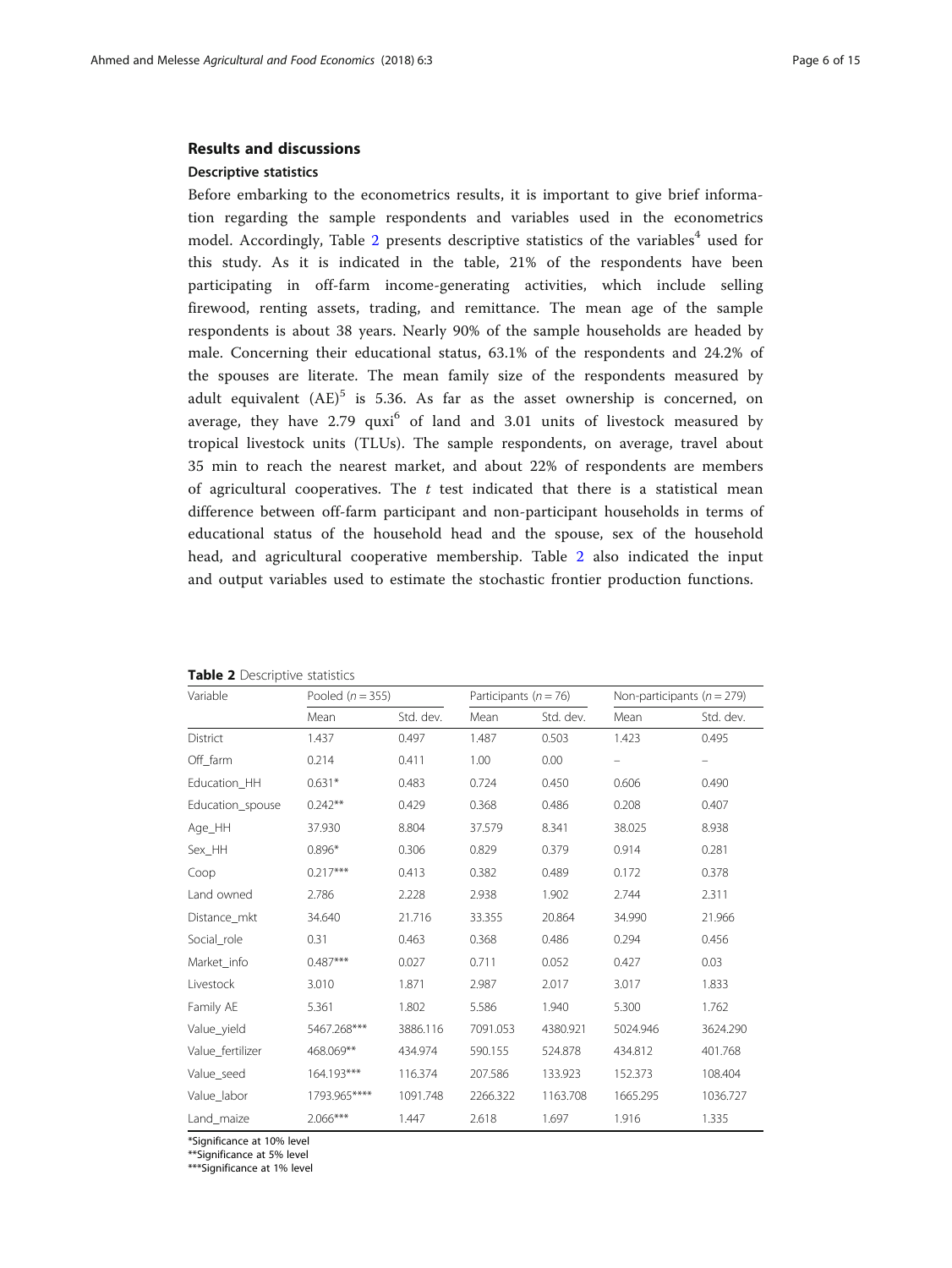## Econometrics results

# Determinants of participation in off-farm activities

This sub-section presents the result of the probit regression model, which was used to estimate the propensity score for matching the off-farm participants with nonparticipants. The model sufficiently fitted the data at one significant level (LR  $\chi^2$  (12) = 42.34; Prob >  $\chi^2$  = 0.00). The result, presented in Table 3, reveals that sex of the household head, literacy of the spouse, agricultural cooperative membership, family size, and access to market information have significant effect on farmers' participation in offfarm activities. Specifically, the result implies that being a female-headed household increases the probability of participation in off-farm activities.

Female-headed households are more likely to participate in off-farm activities than the male-headed counterparts because female-headed families engage in off-farm activities to offset their relative lower farm income compared to male-headed ones. However, this is against the result found by Beyene [\(2008](#page-13-0)).

Literacy of the spouse influences the participation in off-farm activities positively. Educated people have lower incentive to obtain income from own farming because educated people often have access to higher paying off-farm jobs (Lanjouw [2001](#page-14-0); Satriawan and Swinton [2007\)](#page-14-0) compared to uneducated ones. Therefore, the educated spouse would engage in higher earning off-farm activities so as to improve the livelihood of their family.

Agricultural cooperative membership has a positive influence on farmers' participation in off-farm activities. When a farmer becomes a cooperative member, he/she can get relatively more information from his/her fellows about the available off-farm works compared to non-members. Hence, his/her participation in off-farm activities would be more likely than the non-members.

Family size measured in terms of adult equivalent is an indicator of labor availability, and it has a positive influence to participate in off-farm activities. This is consistent with the results by Tassew et al. ([2000](#page-14-0)) in such a way that large family size increases the households' participation in off-farm works since a larger family size requires

| Off_farm         | Coef.      | Std. err. |
|------------------|------------|-----------|
| Education _HH    | 0.055      | 0.295     |
| Education_spouse | $0.580*$   | 0.326     |
| District         | 0.208      | 0.342     |
| Age_HH           | $-0.014$   | 0.018     |
| Sex_HH           | $-0.740*$  | 0.424     |
| coop             | $1.032***$ | 0.327     |
| Social_role      | $-0.318$   | 0.336     |
| Landowned        | 0.003      | 0.061     |
| Market_info      | $1.098***$ | 0.301     |
| Distance_mkt     | $-0.001$   | 0.007     |
| Livestock        | $-0.120$   | 0.089     |
| Family AE        | $0.192**$  | 0.093     |
| Cons             | $-2.084**$ | 0.836     |

Table 3 Result of the Probit model of factors determining participation in off-farm activities

\*Significance at 10% level

\*\*Significance at 5% level

\*\*\*Significance at 1% level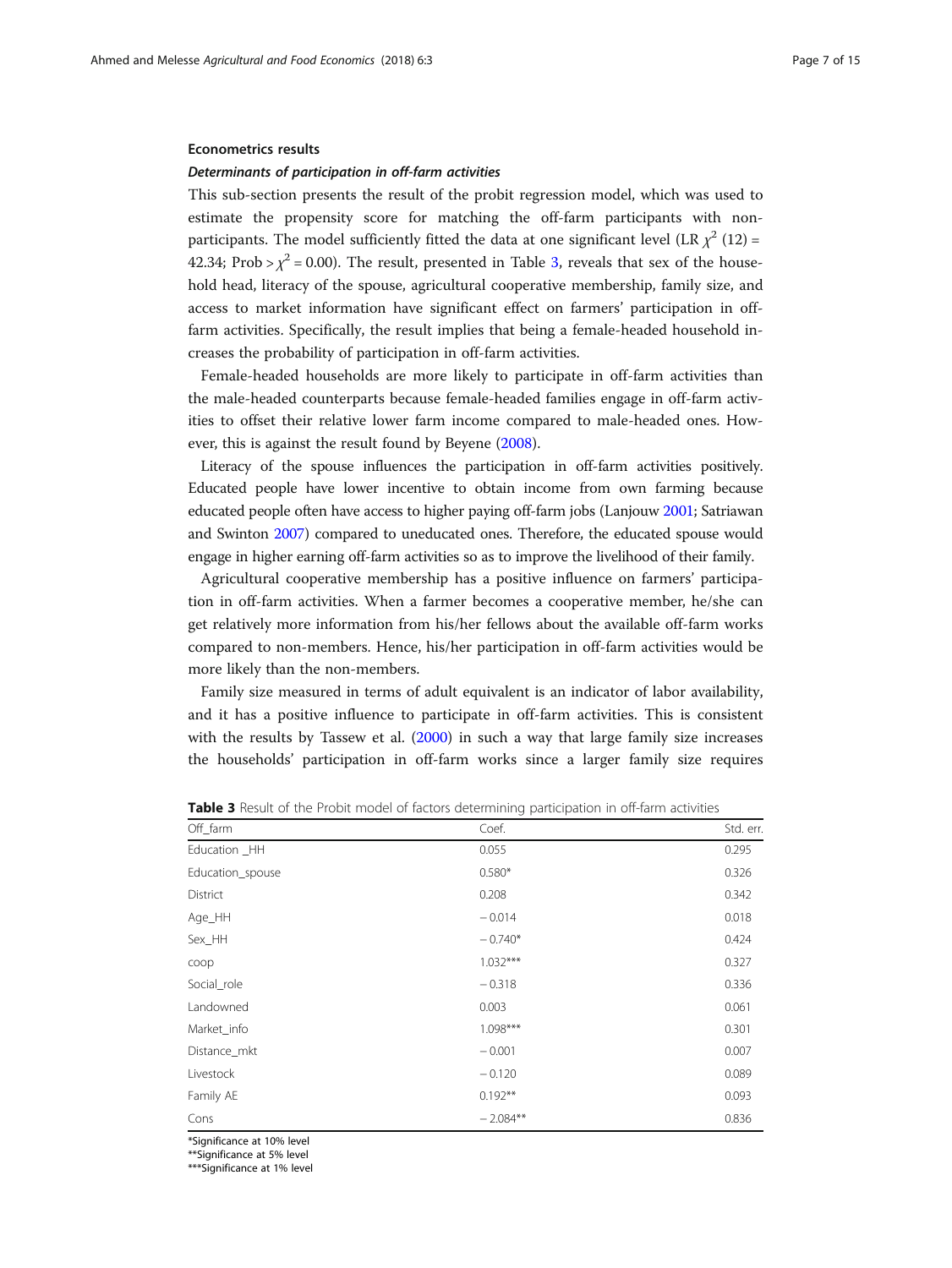relatively higher marginal income. This means that participation in off-farm activities can maintain the burden of large family size. Thus, households with large family size would have abundant labor and send some of the family members to off-farm activities.

Access to market information has a positive influence on farmers' participation in off-farm activities. Access to information about the availability of high-earning off-farm activities would give an opportunity to participate in those activities.

After estimating the probit model, we predicted the propensity scores and the common support region. The values of propensity scores of both treatment and comparison groups are found between 0.04806759 and 0.71167307. This leads to the total matched sample size of 344 respondents of whom 76 are participants and 268 are nonparticipants. Figure 1 shows the density estimates of the distribution of propensity scores for each group, along with the areas with and without common support.

# Estimation of the SPF and measuring technical efficiency

Once the matched samples are constructed, the next step is to determine if the conventional SPF should be run for the whole sample or if separate frontiers are necessary for participant and non-participant farmers. To determine this, we conducted a LR test based on following specification:

$$
LR = -2 \times (\ln L_P - (\ln L_d + \ln L_C))
$$
\n(5)

where  $\ln L_p \ln L_d$ , and  $\ln L_c$  represent the log-likelihood function values obtained from the pooled model, the participant, and the non-participant subsamples, respectively. Hence, we first estimated a SPF with pooled data by including a binary variable, Off\_farm, as a regressor, which indicates whether the household participates or not in off-farm activities, and two separate SPF models, one for households participating in off-farm activities and the other for non- participants. The pooled SPF models indicated that there is no significant difference between the two groups of farmers in their TE score as the variable Off farm are insignificant under both matched and unmatched SPF. However, this result is rejected by the LR test, which favors separate frontiers indicating the two groups have different production function. Then, to correct for the possible bias from observable heterogeneities, we re-estimated the above three frontiers (pooled, participants, and nonparticipants) using the matched data set.<sup>7</sup> However, results of LR test again supported separate frontiers for each groups. Finally, to correct for the possible bias from unobservables, two separate SPF models are re-estimated using Greene's [\(2010\)](#page-13-0) selection

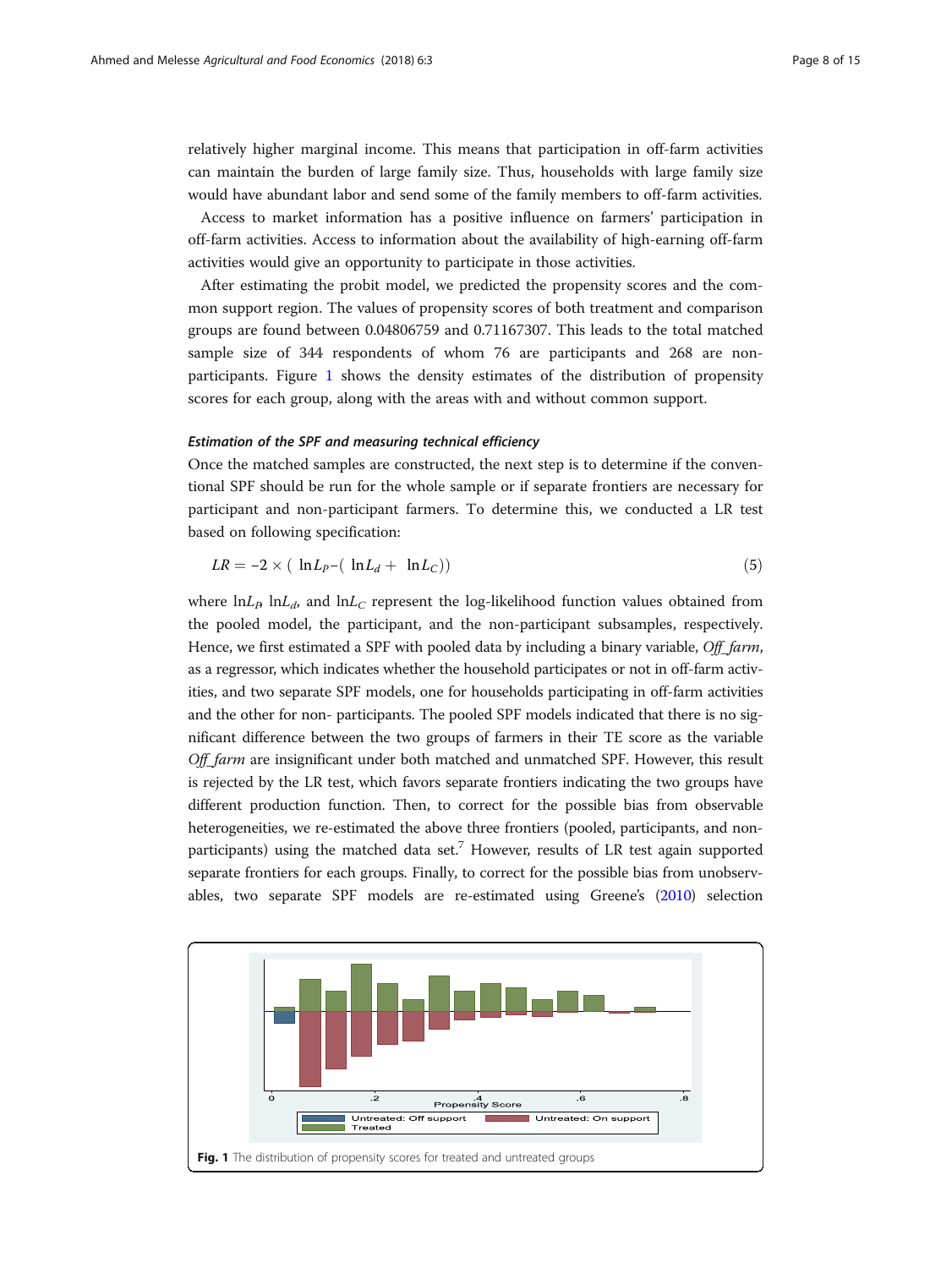|                  | Conventional SPF |       |             |       |                 |       | Selection   |        |                 |       |
|------------------|------------------|-------|-------------|-------|-----------------|-------|-------------|--------|-----------------|-------|
|                  | Pooled           |       | Participant |       | Non-participant |       | Participant |        | Non-participant |       |
|                  | Coef             | se    | Coef        | se    | Coef            | se    | Coef        | se     | Coef            | se    |
| Cons             | 5.568***         | 0.756 | $5.011***$  | 0.000 | $5.615***$      | 0.917 | 5.92418***  | 0.4524 | 4.96669***      | 0.667 |
| Value fertilizer | $0.003***$       | 0.001 | $0.003***$  | 0.000 | $0.003***$      | 0.001 | $.00267***$ | 0.0003 | $.00406***$     | 0.001 |
| Value seed       | $0.558***$       | 0.173 | $0.579***$  | 0.000 | $0.572***$      | 0.212 | $.40810***$ | 0.0964 | .72837***       | 0.152 |
| Value labor      | 0.012            | 0.023 | $0.076***$  | 0.000 | $-0.003$        | 0.030 | $.05214***$ | 0.0098 | $-0.00711$      | 0.029 |
| Land maize       | $0.410**$        | 0.174 | $0.315***$  | 0.000 | $0.415*$        | 0.212 | .49672***   | 0.1002 | $.25527*$       | 0.152 |
| Off farm         | $-0.002$         | 0.015 |             |       |                 |       |             |        |                 |       |

<span id="page-8-0"></span>Table 4 Conventional and selection SPF based on unmatched observation

Sigma  $0.091***$   $0.007$   $0.033***$   $0.005$   $0.106***$   $0.010$ 

\*Significance at 10% level

\*\*Significance at 5% level

\*\*\*Significance at 1% level

correction framework. The results of the SPF models are presented in Table 4 for the unmatched samples and in Table 5 for the matched samples.

Sigma(u) .21502\*\*\* 0.0033 .42371\*\*\* 0.014 Sigma(v) .01373\*\* 0.0059 .04182\*\*\* 0.012 Rho(w,v) .96882<sup>\*\*\*</sup> 0.0905 − 0.40401 1.579

The estimated value of sigma are significant at less than 1% probability level for all frontier functions indicating the conventional average production function is not an adequate representation of the data. The coefficients of rho, which indicate the presence of selection bias, are also significant in all selection frontiers except for the nonparticipants in the case of the unmatched data. This result suggests the presence of selection bias, thus lending support to the use of a sample selection framework to estimate separate SPFs for the beneficiaries and control groups.

As it is presented in the tables, the signs of all significant variables are positive as we expected. However, different input-output responses are found between these two groups of farmers. The result indicates that expenditure on inorganic fertilizer and seed are significant in all frontiers, while labor is found to be insignificant for nonparticipant respondents, which indicate that the amount of labor has no impact in

|                  | Conventional SPF |       |             |       |            |                 | Selection    |         |                 |         |
|------------------|------------------|-------|-------------|-------|------------|-----------------|--------------|---------|-----------------|---------|
|                  | Pooled           |       | Participant |       |            | Non-participant |              |         | Non-participant |         |
|                  | Coef             | se    | Coef        | se    | Coef       | se              | Coef         | se      | Coef            | se      |
| cons             | $4.407***$       | 1.173 | $5.011***$  | 0.000 | $3.459**$  | 1.753           | 3.30277***   | 0.41786 | 4.59917***      | 1.44511 |
| Value_fertilizer | $0.003***$       | 0.001 | $0.003***$  | 0.000 | $0.003***$ | 0.001           | $.00466$ *** | 0.00033 | $.00391***$     | 0.00058 |
| Value seed       | $0.839***$       | 0.275 | $0.579***$  | 0.000 | $1.092***$ | 0.414           | 1.00655***   | 0.09091 | .78095**        | 0.33539 |
| Value labor      | 0.002            | 0.023 | $0.076***$  | 0.000 | $-0.020$   | 0.028           | $.05404***$  | 0.01047 | 0.01089         | 0.02271 |
| Land_maize       | 0.131            | 0.273 | $0.315***$  | 0.000 | $-0.104$   | 0.411           | $-0.08678$   | 0.09178 | 0.17441         | 0.34022 |
| Off_farm         | 0.002            | 0.015 |             |       |            |                 | .00169       | .015266 |                 |         |
| Sigma            | .29978***        | 0.001 | $0.033***$  | 0.005 | $0.105***$ | 0.010           |              |         |                 |         |
| Sigma $(u)$      |                  |       |             |       |            |                 | .18861***    | 0.0029  | .35989***       | 0.0098  |
| Sigma(v)         |                  |       |             |       |            |                 | $.00973**$   | 0.00449 | $.04921***$     | 0.0093  |
| Rho(w,v)         |                  |       |             |       |            |                 | .76645**     | 0.39002 | .89504***       | 0.33496 |

**Table 5** Conventional and selection SPF based on matched observations

\*Significance at 10% level

\*\*Significance at 5% level

\*\*\*Significance at 1% level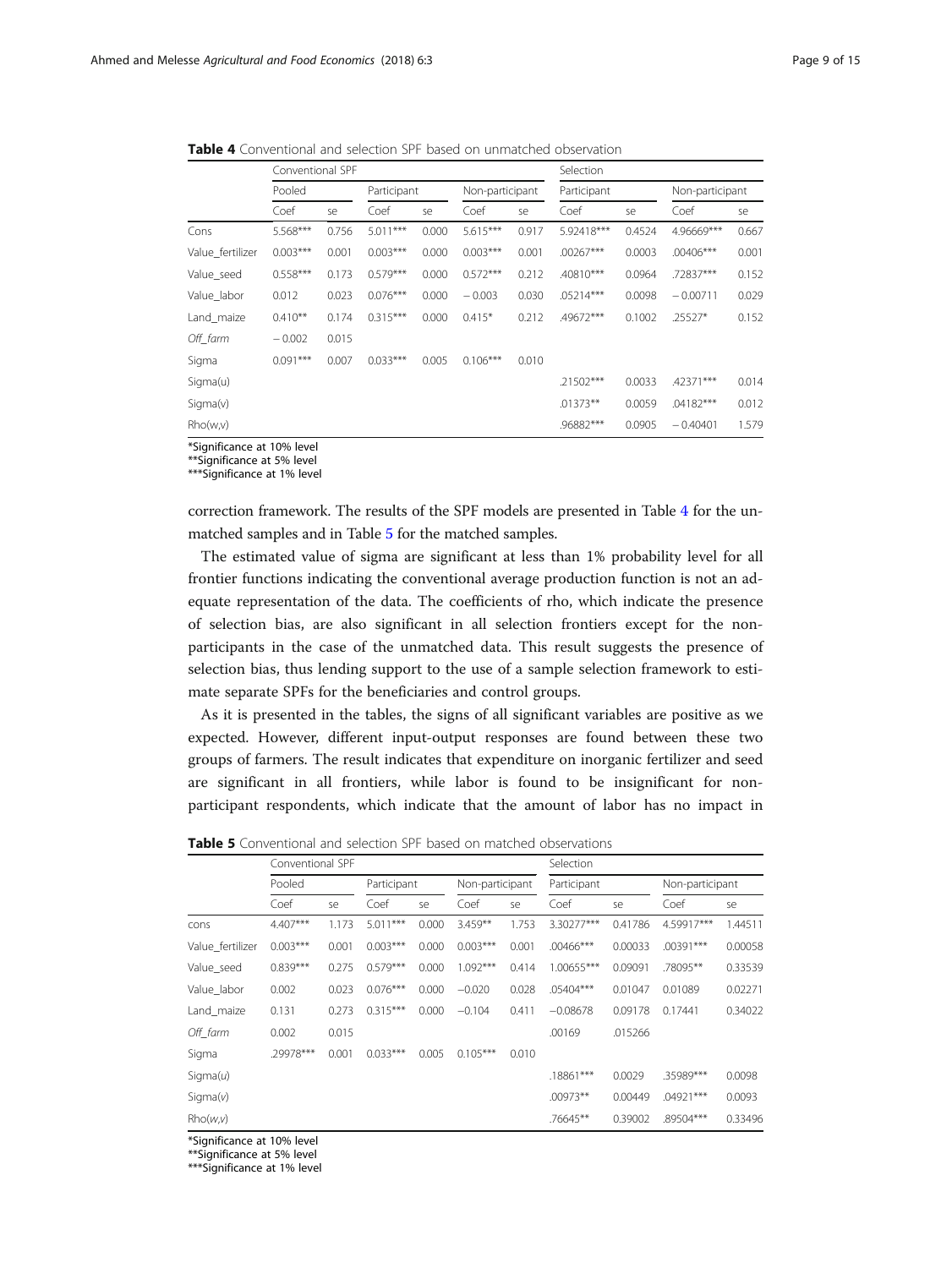

determining the production level of maize in this subsample. Almost in all frontiers, the average production elasticity of seed and land allocated for maize are the highest.

# Impact of participation in off-farm activities on technical efficiency

After estimating the SPF corrected for both observed and unobserved heterogeneities, we predicted the TE score of each sample respondent. Figure 2 presents the distribution of TE score for both participant and non-participant farmers. The TE scores range between 39.27 and 99.56 for the entire population. It indicates that the TE scores of 37.21% percent of the maize producers considered for this study were below the mean efficiency level. Considering only the participants, the TE score is ranged between 59.39 and 99.56 and the corresponding figure for the nonparticipants is found between 39.27 and 99.06.

Table 6 summarizes the TE mean difference between the two groups after correcting for bias from both observable and non-observable heterogeneities. The results indicate a significant mean difference between the two groups. Specifically, the result reveals farmers who are participating in off-farm income-generating activities have 6.23% of technical efficiency gain compared with their non-participant counterparts. The result is consistent with Pfeiffer et al. ([2009](#page-14-0)).

As indicated in Table [5,](#page-8-0) the mean TE for pooled sample respondents was found to be 81.44% and the corresponding figure for households participating in off-farm activities and non-participants are 86.29 and 80.06%, respectively.

Finally, we examined which of the two groups (participants vs. nonparticipants) has higher output after controlling for biases from observed and unobserved variables. For this purpose, we compared the predicted frontier output of the two groups at three different input levels: (1) at the average for the smallest matched pair of farms, (2) at the average for the entire sample, and (3) at the average for the largest matched pair. The result is indicated along with a test of the mean difference in Table [7.](#page-10-0) As it is indicated in the table, households who are participating in off-farm activities are significantly more productive than the non-participant farmers. Thus, the analysis suggests that participants do not only exhibit higher TE but also higher total output.

| Variable | Combined |           |       | Participants |        | Non-participants |            |
|----------|----------|-----------|-------|--------------|--------|------------------|------------|
|          | Mean     | Std. err. | Mean  | Std. err.    | Mean   | Std. err.        | Mean       |
|          | 81.44    | N 008.    | 86.29 | 0012         | 80.06% | 0.009            | $623\%***$ |

|  |  |  | <b>Table 6</b> TE scores after bias correction |
|--|--|--|------------------------------------------------|
|--|--|--|------------------------------------------------|

\*\*\* significant at 1% probability level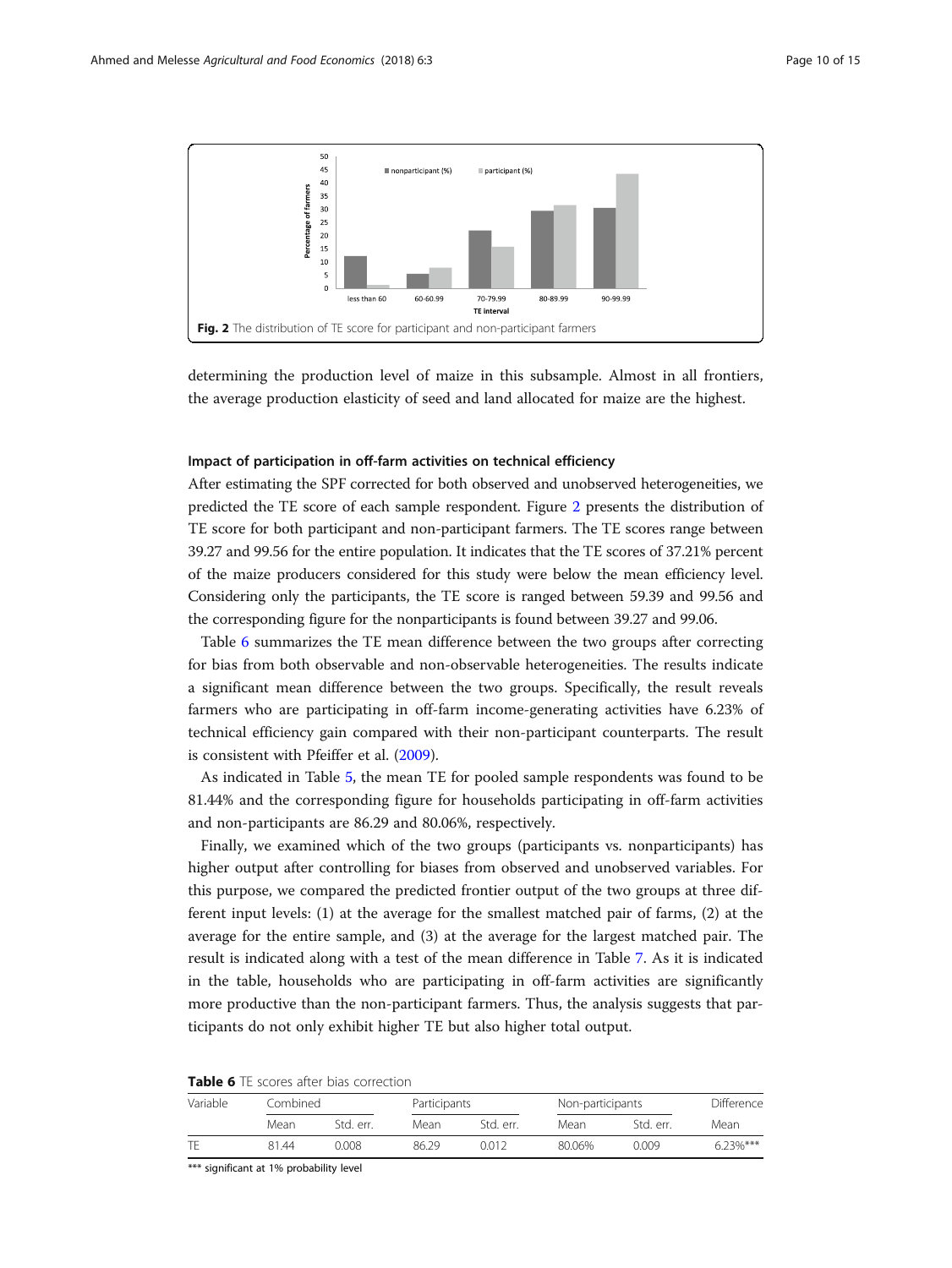| <b>NUMBER 1</b> I LONGEOU HOTIGICI OUGDUL UILCI <i>DIUS</i> CONTCCHONI |         |          |           |                    |  |  |  |
|------------------------------------------------------------------------|---------|----------|-----------|--------------------|--|--|--|
| Predict frontier                                                       | Mean    | Min      | Max       | Significance level |  |  |  |
| Participants                                                           | 8225957 | 2844.444 | 25,848,23 | ***                |  |  |  |
| Non-participants                                                       | 6187.10 | 2775.337 | 20.651.33 |                    |  |  |  |

<span id="page-10-0"></span>

| <b>Table 7</b> Predicted frontier output after bias correction |  |
|----------------------------------------------------------------|--|
|----------------------------------------------------------------|--|

\*\*\* significant at 1% probability level

# Conclusion

This study analyzed the determinants of participation in off-farm activities and examined the impact of participation in off-farm activities on technical efficiency of maize production in eastern Ethiopia using data collected from 355 households. The probit model results indicate that literacy of the spouse, agricultural cooperative membership, family size, and access to market information had positively and significantly affected the participation in off-farm activities whereas male household head had negative and significant effect on participation in off-farm activities. The stochastic frontier production function was used to estimate technical efficiency scores, and propensity score matching was combined with Green [\(2010](#page-13-0)) to control sample selection bias. The result indicated that participation in off-farm activities have a positive influence on both production and productivity of maize. The result suggests that participants in off-farm activities are more technically efficient in maize production than the non-participants. The finding of this study indicated the existence of complementarity between on-farm and off-farm activities. This result challenges the perception that participation in off-farm activities may lead to a reduction in on-farm production due to competition between farm and off-farm works for family labor. The result indicates that livelihood diversification improves the agriculture sector in addition to creation of more employment opportunities as it provides a medium for family labor reallocation. This confirms the fact that off-farm income enhances agricultural production and productivity by providing cash to purchase agricultural technologies and efficiently utilize those resources.

Hence, given the complementarities between off-farm and farm activities, providing services like education and market information to the farmers and strengthening agricultural cooperatives should be facilitated to increase the participation of farmers in off-farm activities and in turn to improve their livelihoods.

# Endnotes

<sup>1</sup>The critical value for a test of size  $\alpha$  is equal to the value  $\chi^2(\alpha)$ , where this is the value, which is exceeded by the  $\chi^2_1$  random variable with probability equal to 2 $\alpha$  (Coelli [1998](#page-13-0)).

 $2$ Kebele is the smallest administrative hierarchy in Ethiopia.

 ${}^{3}$ Every kebele administration has a full list of households living in the area. We used this list as a sample frame. When the randomly selected farmer does not produce maize he/she will be replaced by a farmer next to him/her in the list.

<sup>4</sup>List and definition of variables used for this study is presented under Table 8 in the Appendix.

5 Family size is calculated by converting difference in age and sex of members of the family members using conversion factor given in Table 9, and Table 10 in the Appendix indicates the conversion factor used to compute TLU.

 $^{6}$ quxi is a local measurement unit equivalent with 1/8 of a hectare

 $7$ The sensitivity analysis is presented under Table 11 in the Appendix.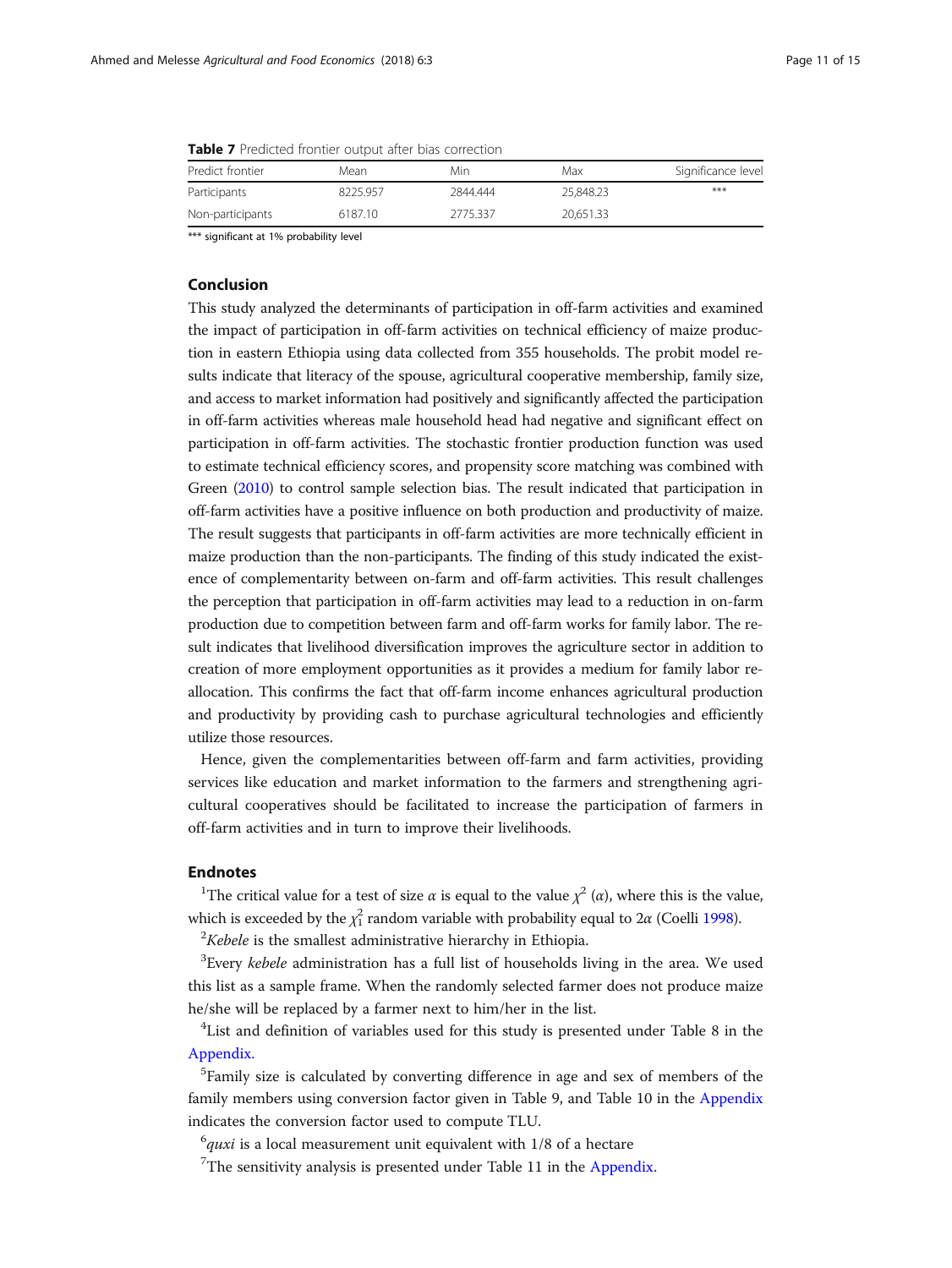# Appendix

| <b>Table 8</b> Definition of variables |
|----------------------------------------|
|----------------------------------------|

| Variable          | Unit              | Definition                                                                |
|-------------------|-------------------|---------------------------------------------------------------------------|
| <b>District</b>   | Dummy             | 1 if the household is living in Girawa district; 0 otherwise.             |
| Off_farm          | Dummy             | 1 if the household participates in off-farm activities; 0 otherwise.      |
| Education_HH      | Dummy             | 1 if the household head is literate; 0 otherwise.                         |
| Education _spouse | Dummy             | 1 if the spouse of household head is literate; 0 otherwise.               |
| Age_HH            | Years             | Number of years the household head lived                                  |
| Sex HH            | Dummy             | 1 if the household head is male; 0 otherwise.                             |
| Coop              | Dummy             | 1 if the household is a member of agricultural cooperatives; 0 otherwise. |
| Landowned         | quxi              | Size of land owned by the household                                       |
| Distance_mkt      | Minute            | Distance between the nearest market                                       |
| Social_role       | Dummy             | 1 if the household head has social responsibility; 0 otherwise            |
| Market_info       | Dummy             | 1 if the household head has access to market information; 0 otherwise     |
| Livestock         | TLU               | Size of livestock owned by the household                                  |
| FamlyAE           | AE                | Family size measured by adult equivalent                                  |
| Value_yield       | Birr <sup>1</sup> | Value of maize produced by the household                                  |
| Value_fertilizer  | Birr              | Value of inorganic fertilizer utilized for maize production               |
| Value_seed        | Birr              | Value of seed used for maize production                                   |
| Value_labor       | Birr              | Value of hired and family labor used for maize production                 |
| Land_maize        | quxi              | Size of land allocated for maize production                               |

<sup>1</sup>Ethiopian currency; 1USD was equivalent with 21.21 ETB in the time of data collection

# Table 9 Conversion factor for computation of adult equivalent

|                   | Adult equivalent |        |
|-------------------|------------------|--------|
| Age group (years) | Male             | Female |
| < 10              | 0.6              | 0.6    |
| $11 - 13$         | 0.9              | 0.8    |
| $14 - 16$         |                  | 0.75   |
| $17 - 50$         |                  | 0.75   |
| > 50              |                  | 0.7    |

Source: Storck et al. [\(1991](#page-14-0))

|  |  |  |  | Table 10 Conversion factors used to estimate tropical livestock unit (TLU) equivalents |  |  |
|--|--|--|--|----------------------------------------------------------------------------------------|--|--|
|--|--|--|--|----------------------------------------------------------------------------------------|--|--|

| Animal category        | TLU   |
|------------------------|-------|
| Calf                   | 0.25  |
| Donkey (young)         | 0.35  |
| Weaned calf            | 0.34  |
| Camel                  | 1.25  |
| Heifer                 | 0.75  |
| Sheep and goat (adult) | 0.13  |
| Cow and ox             | 1.00  |
| Sheep and goat (young) | 0.06  |
| Horse                  | 1.10  |
| Chicken                | 0.013 |
| Donkey (adult)         | 0.70  |

Source: Storck, et al. [\(1991\)](#page-14-0)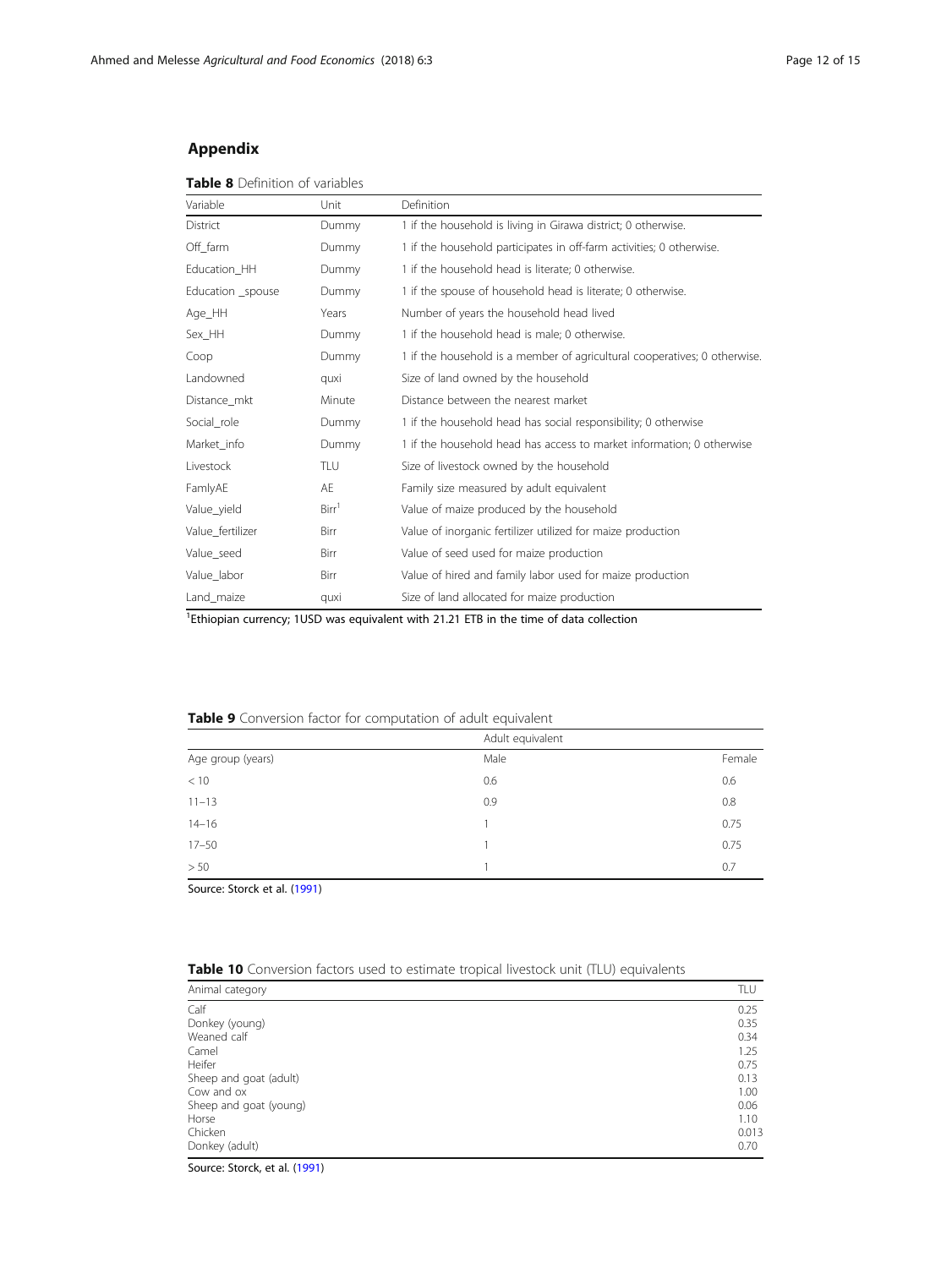|       | $\sim$ |        |        |        |       |       |  |
|-------|--------|--------|--------|--------|-------|-------|--|
| Gamma | $sig+$ | $sig-$ | t-hat+ | t-hat- | CI+   |       |  |
|       |        | 0      | 0.837  | 0.837  | 0.823 | 0.847 |  |
| 1.25  |        |        | 0.822  | 0.847  | 0.81  | 0.867 |  |
| 1.5   |        |        | 0.812  | 0.865  | 0.793 | 0.881 |  |
| 1.75  |        | 0      | 0.798  | 0.877  | 0.78  | 0.891 |  |
|       |        | 0      | 0.837  | 0.837  | 0.823 | 0.847 |  |

#### <span id="page-12-0"></span>Table 11 Sensitivity analyses

Gamma log odds of differential assignment due to unobserved factors, sig+ upper bound significance level, sig- lower bound significance level, t-hat+ upper bound Hodges-Lehmann point estimate, t-hat− lower bound Hodges-Lehmann point estimate, CI+ upper bound confidence interval (a = .95), CI− lower bound confidence interval (a = .95)

# Abbreviations

CSA: Central Statistical Agency; DEA: Data envelopment analysis; DMU: Decision-making unit; PSM: Propensity score matching; SFA: Stochastic production approach; SPF: Stochastic production frontier; TE: Technical efficiency

#### Acknowledgements

We are grateful to the Haramaya University for funding this research work. We also acknowledge enumerators, sample respondents, and extension staff of the Ministry of Agriculture for their efforts that led to the success of this study.

### Funding

Haramaya University financially and logistically supported this research.

# Availability of data and materials

The data that support the findings of this study can be obtained from the authors based on request.

#### Authors' contributions

MHA conceptualized the study and designed and performed the data analysis. KAM was responsible for the design of the questionnaire, interpretation of model results, and write-up of the manuscript. Both authors read and approved the final manuscript.

### Authors' information

Mr. Musa Hasen Ahmed is a staff member of the Department of Agricultural Economics at Haramaya University. He has published articles related to productivity analysis, impact evaluation, natural resource valuation, and adoption of agricultural technologies. Mr. Kumilachew Alamerie Melesse is an assistant professor of Agricultural Economics at Haramaya University. He has experience in research related to agricultural technology adoption, productivity analysis, impact evaluation, risk analysis, and agricultural market analysis.

#### Ethics approval and consent to participate

Ethical approval and consent to participate is not applicable for our study.

### Competing interests

The authors declare that they have no competing interests.

# Publisher's Note

Springer Nature remains neutral with regard to jurisdictional claims in published maps and institutional affiliations.

# Received: 3 March 2017 Accepted: 20 January 2018 Published online: 09 February 2018

#### References

- Abate GT, Rashid S, Borzaga C, Getnet K (2016) Rural finance and agricultural technology adoption in Ethiopia: does the institutional design of lending organizations matter? World Dev 84:235–253
- Abebe G. G. (2014). Off-farm income and technical efficiency of smallholder farmers in Ethiopia—a stochastic frontier analysis. European Erasmus Mundus Master Program: Agricultural Food and Environmental Policy Analysis (AFEPA). Degree thesis No 862 ISSN 1401-4084, Uppsala 2014
- Aigner D, Lovell CK, Schmidt P (1977) Formulation and estimation of stochastic frontier production function models. J Econ 6(1):21–37
- Alasia A, Weersink A, Bollman RD, Cranfield J (2009) Off-farm labour decision of Canadian farm operators: urbanization effects and rural labour market linkages. J Rural Stud 25(1):12–24
- Alemu D, Gabre-Madhin E, Dejene S (2006) From farmer to market and market to farmer: characterizing smallholder commercialization in Ethiopia. International Food Policy Research Institute, Washington, DC
- Anley Y, Bogale A, Haile-Gabriel A (2007) Adoption decision and use intensity of soil and water conservation measures by smallholder subsistence farmers in Dedo district, Western Ethiopia. Land Degrad Dev 18(3):289–302
- Anríquez G, Daidone S (2010) Linkages between the farm and nonfarm sectors at the household level in rural Ghana: a consistent stochastic distance function approach. Agric Econ 41(1):51–66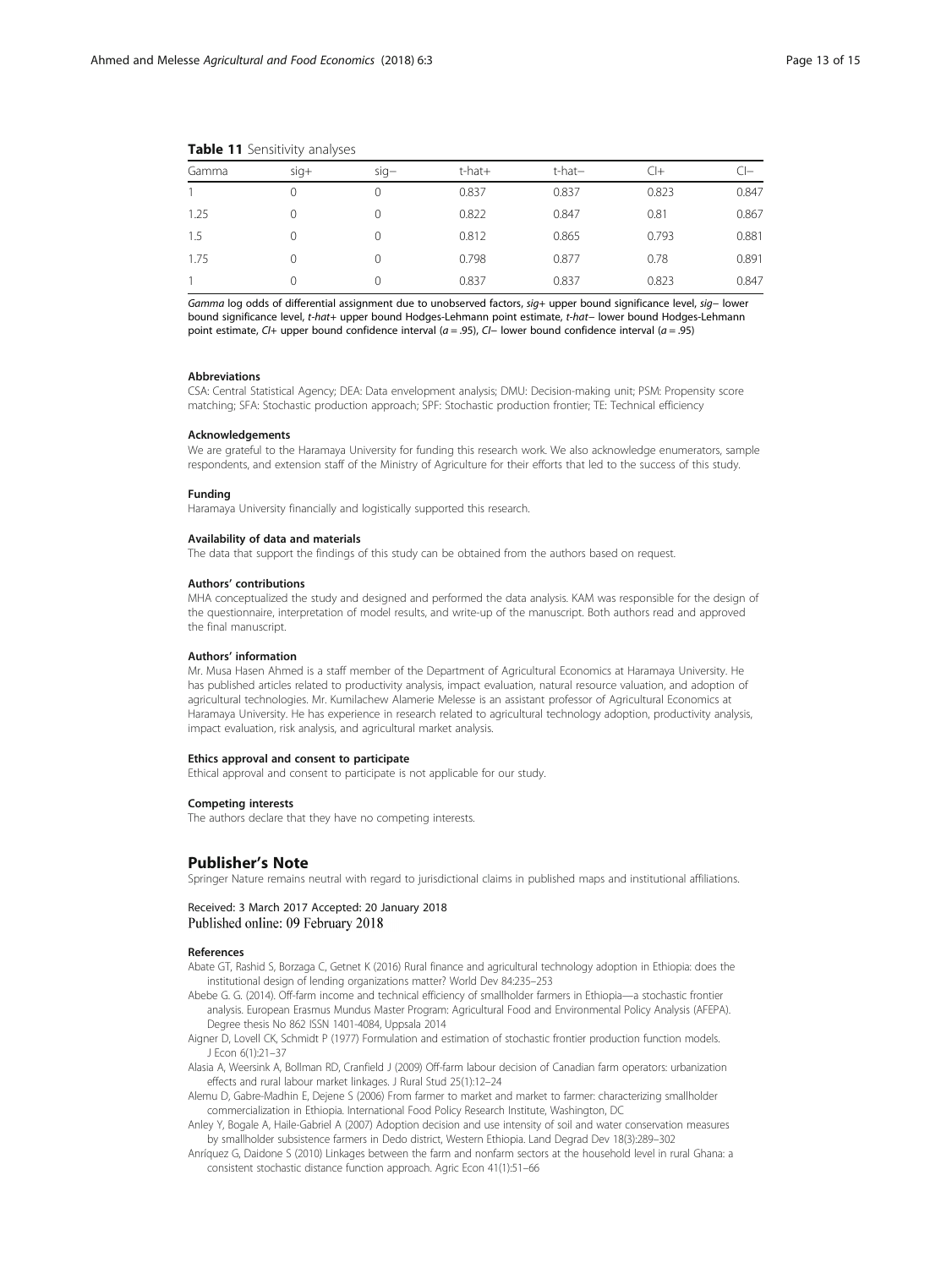<span id="page-13-0"></span>Babatunde RO (2013) On-farm and off-farm works: complement or substitute. In: Evidence from Rural Nigeria. Contributed paper for the 4th International Conference of the African Association of Agricultural Economists

- Babatunde RO, Qaim M (2010) Impact of off-farm income on food security and nutrition in Nigeria. Food Policy 35(4):303–311 Balcombe K, Fraser I, Rahman M, Smith L (2007) Examining the technical efficiency of rice producers in Bangladesh.
- J Int Dev 19(1):1–16 Barrett CB, Reardon T, Webb P (2001) Nonfarm income diversification and household livelihood strategies in rural Africa: concepts, dynamics, and policy implications. Food Policy 26(4):315–331

Bauman A, Jablonski BB, Thilmany McFadden D (2016) Evaluating scale and technical efficiency among farms and ranches with a local market orientation. In: 2016 Annual Meeting, July 31-August 2, 2016, Boston, Massachusetts (No. 236057). Agricultural and Applied Economics Association

Becerril J, Abdulai A (2010) The impact of improved maize varieties on poverty in Mexico: a propensity score-matching approach. World Dev 38(7):1024–1035

Beyene AD (2008) Determinants of off-farm participation decision of farm households in Ethiopia. Agrekon 47(1):140–161

Bezu S, Barrett CB, Holden ST (2012) Does the nonfarm economy offer pathways for upward mobility? Evidence from a panel data study in Ethiopia. World Dev 40(8):1634–1646

Bezu S, Holden S (2014) Are rural youth in Ethiopia abandoning agriculture? World Dev 64:259–272

Binam JN, Tonye J, Nyambi G, Akoa M (2004) Factors affecting the technical efficiency among smallholder farmers in the slash and burn agriculture zone of Cameroon. Food Policy 29(5):531–545

- Bojnec Š, Fertő I (2013) Farm income sources, farm size and farm technical efficiency in Slovenia. Post-Communist Econ 25(3):343–356
- Bozoğlu M, Ceyhan V (2007) Measuring the technical efficiency and exploring the inefficiency determinants of vegetable farms in Samsun province, Turkey. Agric Syst 94(3):649–656

Bravo-Ureta BE, Greene W, Solís D (2012) Technical efficiency analysis correcting for biases from observed and unobserved variables: an application to a natural resource management project. Empir Econ 43(1):55–72

- Caliendo M, Kopeinig S (2008) Some practical guidance for the implementation of propensity score matching. J Econ Surv 22(1):31–72
- Cameron AC, Trivedi PK (2005) Microeconometrics: methods and applications. Cambridge university press

Chagwiza C, Muradian R, Ruben R (2016) Cooperative membership and dairy performance among smallholders in Ethiopia. Food Policy 59:165–173

Chang HH, Wen FI (2011) Off-farm work, technical efficiency, and rice production risk in Taiwan. Agric Econ 42(2):269-278 Chavas JP, Petrie R, Roth M (2005) Farm household production efficiency: evidence from the Gambia. Am J Agric Econ 87(1):160–179

Coelli T (1998) A multi-stage methodology for the solution of orientated DEA models. Oper Res Lett 23(3):143–149 Coelli TJ, Rao DSP, O'Donnell CJ, Battese GE (2005) An introduction to efficiency and productivity analysis. Springer Science & Business Media

Collier P, Dercon S (2014) African agriculture in 50 years: smallholders in a rapidly changing world? World Dev 63:92–101 CSA (Central Statistical Agency) (2014) Report on area and production of major crops (Private Peasant Holdings, Meher

Season): agricultural sample survey 2015/2016 (2008 E.C.), vol I, Addis Ababa Davis B, Winters P, Carletto G, Covarrubias K, Quinones EJ, Zezza A, Stamoulis K, Azzarri C, Digiuseppe S (2010) A crosscountry comparison of rural income generating activities. World Dev 38(1):48–63

Dawson N, Martin A, Sikor T (2016) Green revolution in sub-saharan Africa: implications of imposed innovation for the wellbeing of rural smallholders. World Dev 78:204–218

De Janvry A, Sadoulet E (2001) Income strategies among rural households in Mexico: the role of off-farm income. World Dev 29(3):467–480

Dercon S, Hoddinott J, Woldehanna T (2012) Growth and chronic poverty: evidence from rural communities in Ethiopia. J Dev Stud 48(2):238–253

Dethier JJ, Effenberger A (2012) Agriculture and development: a brief review of the literature. Econ Syst 36(2):175–205 Diao X, Hazell P, Thurlow J (2010) The role of agriculture in African development. World Dev 38(10):1375–1383

El-Osta, H. S., Mishra, A. K., & Morehart, M. J. (2008). Off-farm labor participation decisions of married farm couples and the role of government payments. Review of Agricultural Economics, 30(2), 311–332.

Farrell MJ (1957) The measurement of productive efficiency. Journal of the Royal Statistical Society Series A (General) 120(3):253–290

Feng S, Heerink N, Ruben R, Qu F (2010) Land rental market, off-farm employment and agricultural production in Southeast China: a plot-level case study. China Econ Rev 21(4):598–606

Foster AD, Rosenzweig MR (2004) Agricultural productivity growth, rural economic diversity, and economic reforms: India, 1970–2000. Econ Dev Cult Chang 52(3):509–542

Francesconi GN, Heerink N (2011) Ethiopian agricultural cooperatives in an era of global commodity exchange: does organisational form matter? J Afr Econ 20(1):153–177

Gedara KM, Wilson C, Pascoe S, Robinson T (2012) Factors affecting technical efficiency of rice farmers in village reservoir irrigation systems of Sri Lanka. J Agric Econ 63(3):627–638

González-Flores M, Bravo-Ureta BE, Solís D, Winters P (2014) The impact of high value markets on smallholder productivity in the Ecuadorean Sierra: a stochastic production frontier approach correcting for selectivity bias. Food Policy 44:237–247

Goodwin BK, Mishra AK (2004) Farming efficiency and the determinants of multiple job holding by farm operators. Am J Agric Econ 86(3):722–729

Greene W (2010) A stochastic frontier model with correction for sample selection. J Prod Anal 34(1):15–24

Haggblade S, Hazell P, Reardon T (2010) The rural non-farm economy: prospects for growth and poverty reduction. World Dev 38(10):1429–1441

Haji J (2007) Production efficiency of smallholders' vegetable-dominated mixed farming system in eastern Ethiopia: a non-parametric approach. J Afr Econ 16(1):1–27